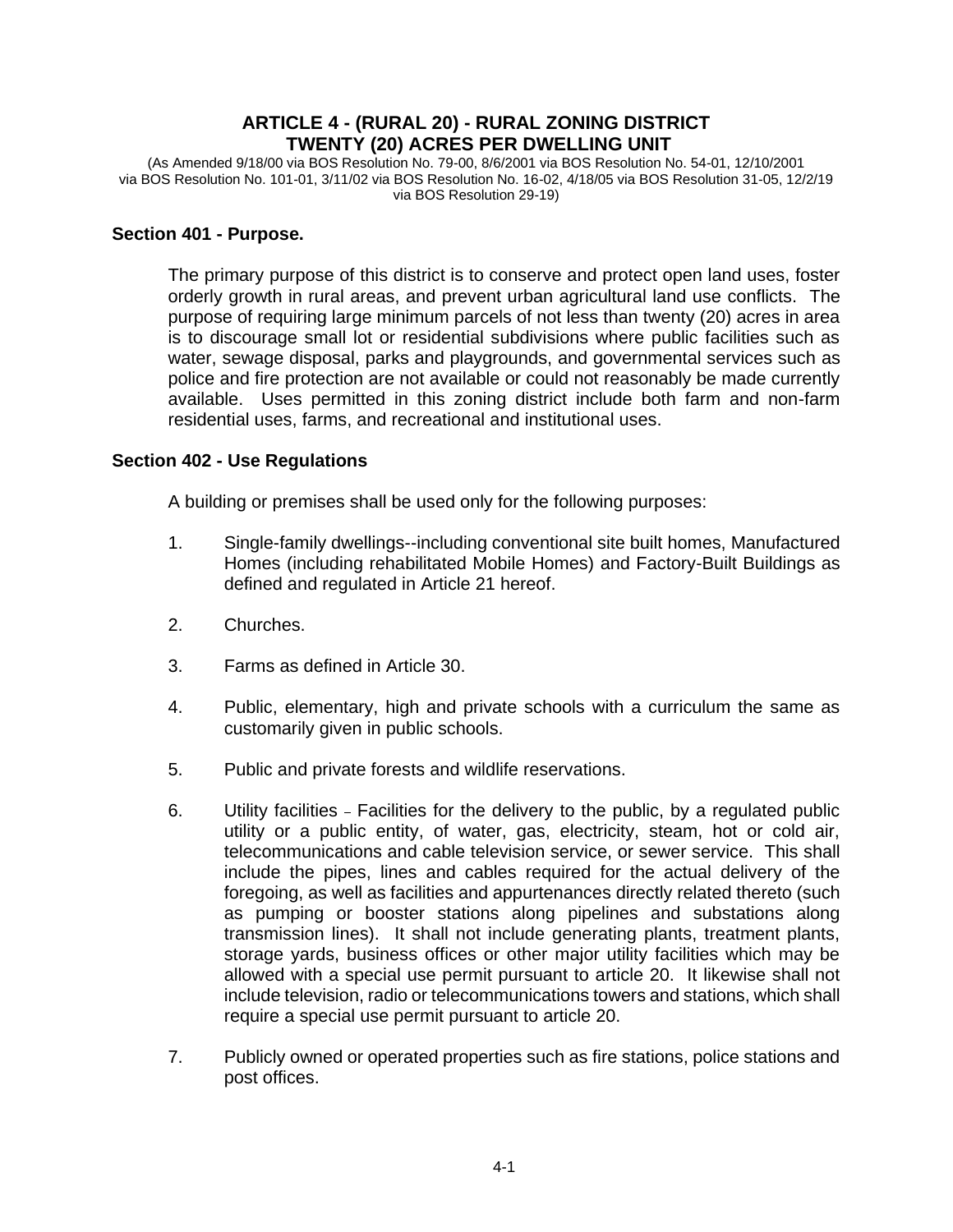- 8. Golf courses including clubhouses located thereon, including miniature courses or practice driving tees operated for commercial purposes.
- 9. Libraries, museums, parks, playgrounds, tennis courts and community buildings.
- 10. Hospitals and institutions of an educational, religious, charitable or philanthropic nature, homes for the aged, nursing homes, and convalescent homes, provided the buildings for such uses are set back from all lot lines a distance of not less than two (2) feet for each foot of building height.
- 11. Private clubs and fraternal organizations.
- 12. Home occupations.
- 13. Roadside stands offering for sale only farm products produced on premises.
- 14. Public riding stables and boarding stables provided the site contains at least ten (10) acres and the building housing animals set back from all lot lines a distance of not less than one hundred (100) feet.
- 15. Plant nurseries and greenhouses for the propagation, cultivation and wholesale distribution of plants produced on the premises, provided such uses including retail sales, open storage is limited to plants or packaged fertilizer, and the buildings and structures used in connection therewith set back from all lot lines a distance of not less than fifty (50) feet.
- 16. Corrals for the keeping of horses.
- 17. Fences or free-standing walls not to exceed a height of six (6) feet.
- 18. Accessory buildings and uses customarily incidental to the above uses, including:
	- a. Quarters for servants and caretakers employed on the premises, subject to securing a use permit, and if kitchen facilities are provided therein, any use permit, approved for such quarters shall continue, providing, upon inspection, satisfactory evidence indicated that such quarters are continuing their function as bona fide servant and caretaker quarters and not as a rental unit.
	- b. Private swimming pools along with incidental installations, such as pumps and filters, provided such pool and incidental installation are located in other than the required front yard and screened from adjoining lots by a solid wall or protective fence of not less than four and one-half (4-1/2) feet in height nor more than six (6) feet in height, and provided such pool sets back from all lot lines a distance of not less than seven (7) feet.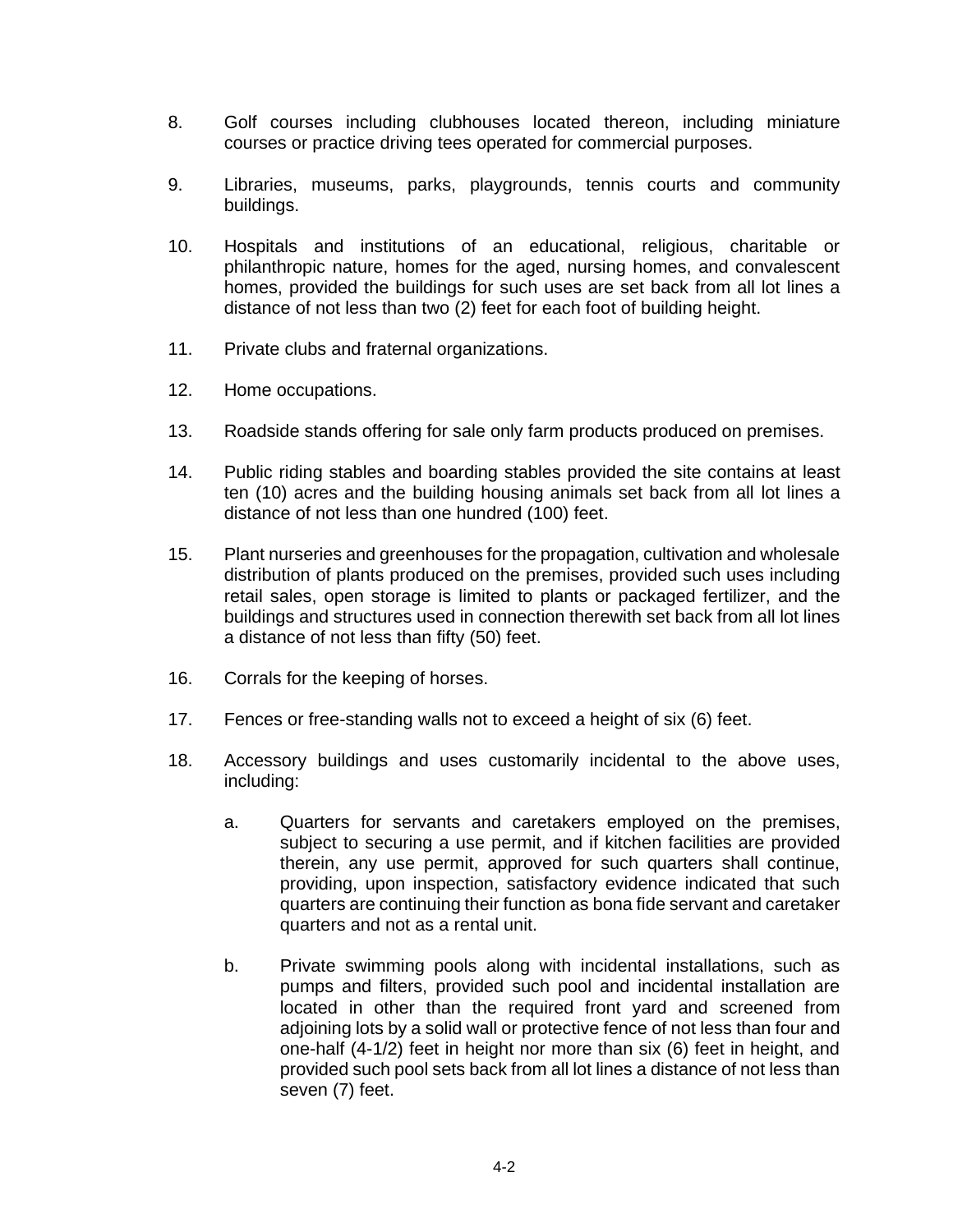- 19. Feed Stores on not less than two and one half (2.5) acres of land.
- 20. Group Homes for the Disabled subject to Section 2518.
- 21. A use similar to any of the foregoing permitted uses may be allowed upon a written determination by the Director of Development Services that the proposed use is similar in nature and impact to the permitted use and is consistent with the overall purposes of the zoning district. The Director's determination may be appealed to the Board of Adjustment pursuant to Article 28 hereof. The burden shall be upon the property owner to prove by clear and convincing evidence that the proposed use is similar to the permitted use.

### **Section 403 - Sign Regulations.**

The sign regulations are as provided in Article 23 hereof.

#### **Section 404 - Height Regulations.**

The height of building shall not exceed either thirty (30) feet or two (2) stories and a basement, as defined in Sections 3002.13 and 3002.83.

#### **Section 405 - Yard Regulations.**

- 1. Front Yard:
	- a. There shall be a front yard having a depth of no less than twenty (20) feet.
	- b. For through lots, a front yard shall be provided along both front lot lines.
	- c. Yards along each street side of corner lots shall conform with regulations applicable to front yards.
- 2. Side Yard: There shall be a side yard on each side of a building having a width of not less than thirty (30) feet.
- 3. Rear Yard: There shall be a rear yard having a depth of not less than twenty (20) feet.

#### **Section 406 - Intensity of Use Regulations.**

The intensity of use regulations are as follows:

- 1. Lot Area: Each lot shall have a minimum lot area of twenty (20) acres.
- 2. Lot Width: Each lot shall have a minimum width of five hundred (500) feet.
- 3. Lot Area per Dwelling Unit: The minimum lot area per dwelling unit shall be twenty (20) acres.
- 4. Lot Coverage: The maximum lot coverage shall be three percent (3%) of the